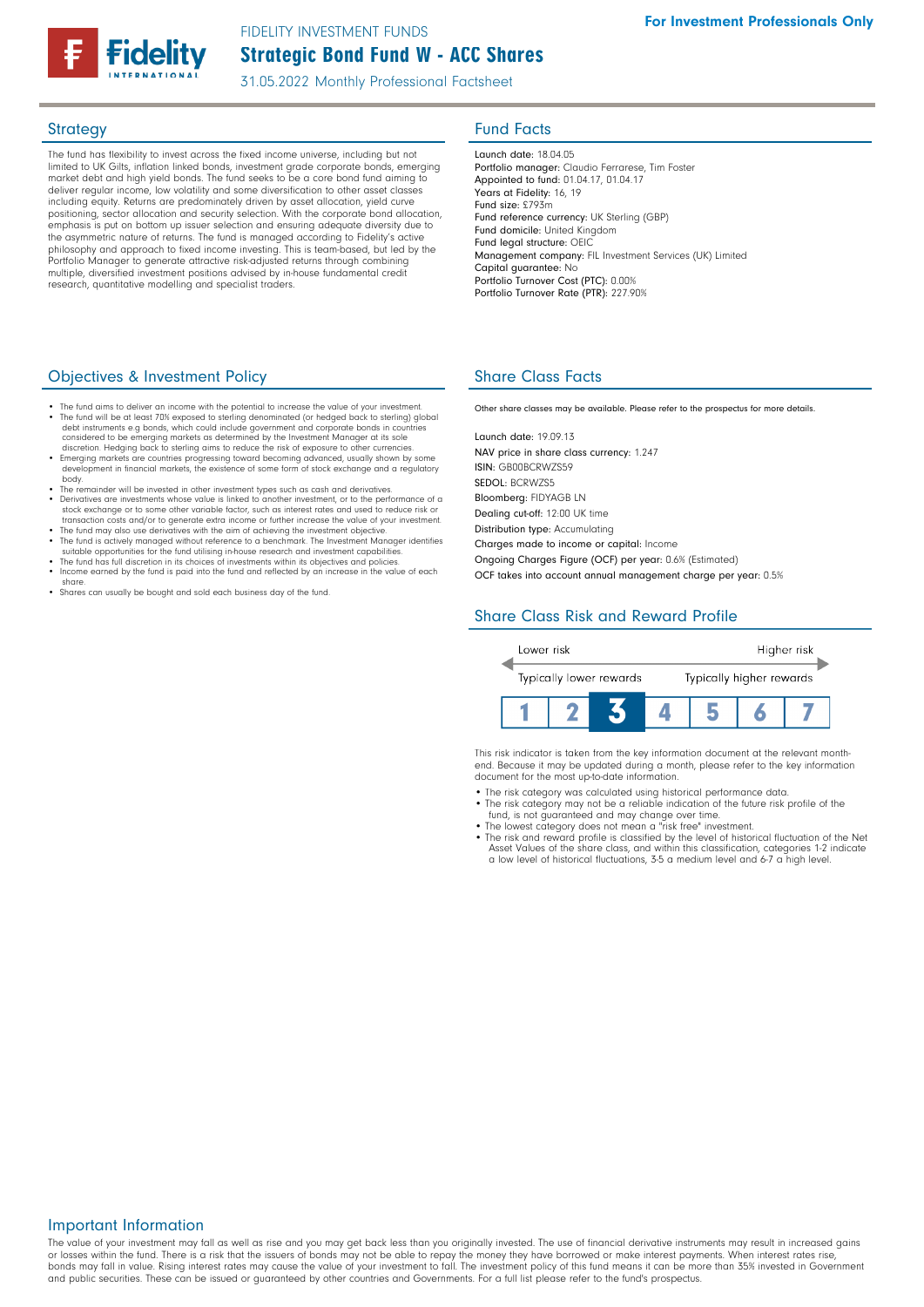

Past performance is not a reliable indicator of future results. The fund's returns can be affected by fluctuations in currency exchange rates.

## Performance Comparator(s)

Market index from 19.09.13 ICE BofA Q880 Custom Index Hedged to GBP

Market index is for comparative purposes only unless specifically referenced in the Objectives & Investment Policy on page 1. The same index is used in the positioning tables on this factsheet. Where the effective date for the current market index is after the share class launch date, full history is available from Fidelity.

## Performance for 12 month periods in GBP (%)



## Performance for calendar years in GBP (%)



### Volatility & Risk

| Annualised Volatility: fund (%) | 6.20    | <b>Annualised Alpha</b>       | 0.22 |
|---------------------------------|---------|-------------------------------|------|
| <b>Relative Volatility</b>      | 1.03    | Beta                          | 1.01 |
| Sharpe Ratio: fund              | $-0.03$ | Annualised Tracking Error (%) | 1.37 |
| Sharpe Ratio: index             | $-0.07$ | Information Ratio             | 0.15 |
|                                 |         | $\mathbb{R}^2$                | 0.95 |

Calculated using month-end data points. Definitions of these terms can be found in the Glossary section of this factsheet.

|                         | 1m     | 3m       | <b>YTD</b> | 1yr    | 3yr    | 5yr | Since<br>19.09.13* |  |
|-------------------------|--------|----------|------------|--------|--------|-----|--------------------|--|
| Fund cumulative growth  | $-0.7$ | $-4.8$   | -9.6       | $-9.8$ | 0.2    | 4.3 | 24.7               |  |
| Index cumulative growth | $-0.3$ | $-5.2$   | $-8.9$     | $-8.3$ | $-0.4$ | 4.5 | $\sim$             |  |
| Fund annualised growth  | $\sim$ | <b>.</b> | $\sim$     | $-9.8$ | 0.1    | 0.8 | 2.6                |  |
| Index annualised growth | $\sim$ | $\sim$   | $\sim$     | $-8.3$ | $-0.1$ | 0.9 | $\sim$             |  |

Source of fund performance and volatility and risk measures is Fidelity. Performance is excluding initial charge. Basis: bid-bid with income reinvested, in GBP, net of fees. Market indices are sourced from RIMES and other data is sourced from third-party providers such as Morningstar. \*Performance commencement date.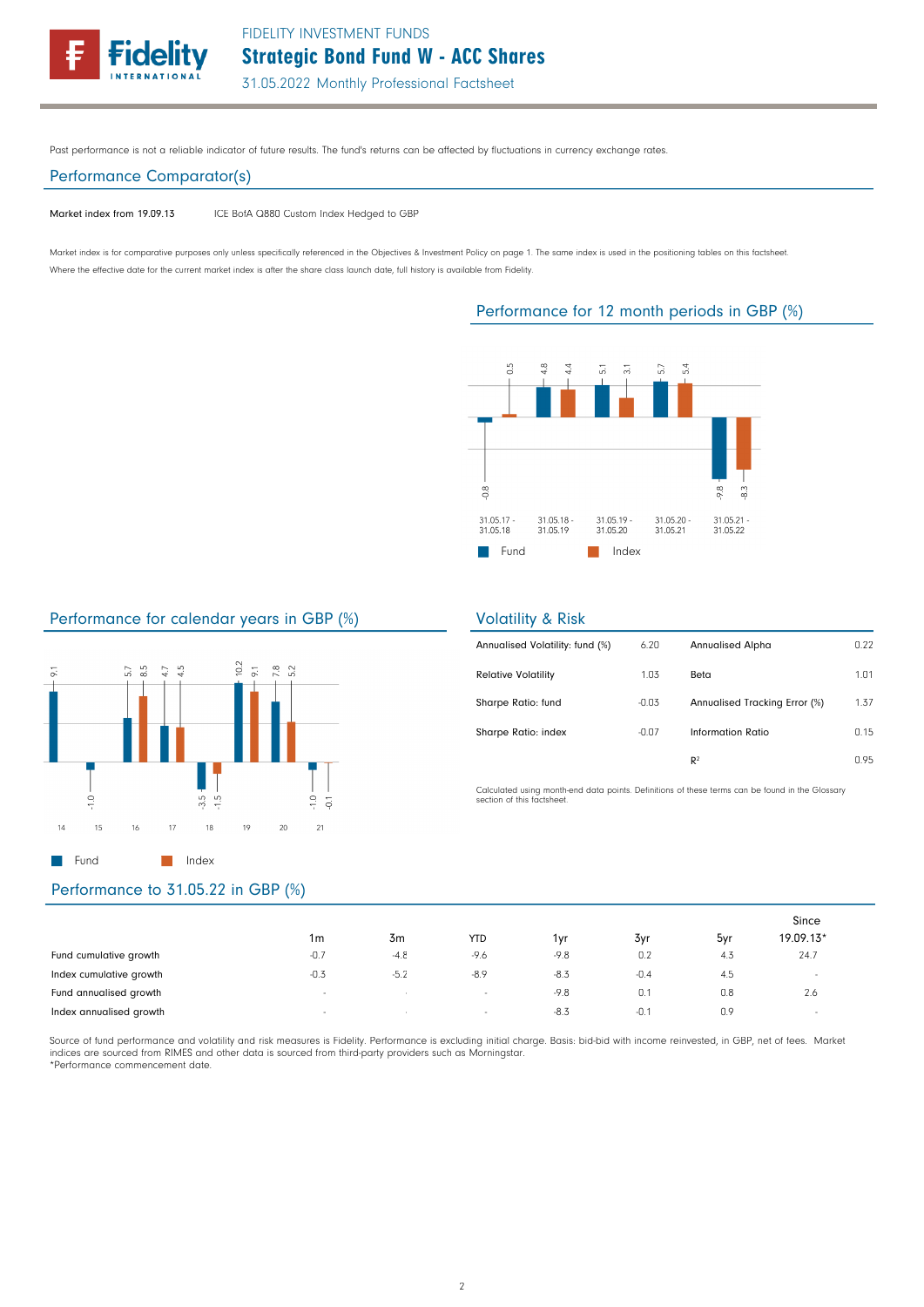

## Introduction

This factsheet contains information about the composition of the fund at a particular point in time. It aims to help you understand how the manager has positioned the fund to meet<br>its objectives. Each table shows a differe

## Portfolio Characteristics

|                                       | Fund       |
|---------------------------------------|------------|
| Distribution Yield (%)                | 2.8        |
| <b>Effective Duration</b>             | 6.8        |
| Running Yield (%)                     | 3.9        |
| Yield to Maturity (%)                 | 7.3        |
| Average Maturity (years)              | 13.8       |
| Average Coupon (%)                    | 3.3        |
| <b>Spread Duration</b>                | 4.8        |
| Option Adjusted Spread (Basis Points) | 324        |
| <b>Duration Times Spread (DTS)</b>    | 1489       |
| Number of Holdings                    | 397        |
| Number of Names                       | 261        |
| Average Credit Rating (Exponential)   | $BB+$      |
| Average Credit Rating (Linear)        | <b>BBB</b> |

Definitions of these characteristics can be found in the Glossary section of this factsheet.

## Derivatives Exposure

|                              | Long % | Short %  | Net %   | Gross % |
|------------------------------|--------|----------|---------|---------|
| Bond / Interest Rate Futures | 24.97  | $-20.06$ | 4.91    | 45.03   |
| Interest Rate Swaps          | 24.76  | $-13.82$ | 10.94   | 38.58   |
| Inflation Indexed Swaps      | 0.00   | 0.00     | 0.00    | 0.00    |
| Credit Default Swaps         | 0.00   | 0.00     | 0.00    | 0.00    |
| Index Credit Default Swaps   | 0.55   | $-8.76$  | $-8.22$ | 9.31    |
| Mortgage To Be Announced     | 0.00   | 0.00     | 0.00    | 0.00    |
| <b>TOTAL</b>                 |        |          |         | 92.92   |

Exposure as a percent of total net assets. Excludes FX forwards.

## Asset Allocation

|                                           | <b>Security Holdings</b><br>(excl. Derivatives) | Contribution to Duration<br>(incl. Derivatives) | <b>Contribution to Duration Times</b><br>Spread (incl. Derivatives) |
|-------------------------------------------|-------------------------------------------------|-------------------------------------------------|---------------------------------------------------------------------|
|                                           | Fund                                            | Fund                                            | Fund                                                                |
| Treasury                                  | 13.78                                           | 1.0                                             | 3                                                                   |
| Index Linked                              | 3.08                                            | 0.2                                             | $-1$                                                                |
| Investment Grade - Sovs Supras & Agencies | 5.82                                            | 0.5                                             | 69                                                                  |
| Investment Grade - Financials             | 12.83                                           | 0.8                                             | 210                                                                 |
| Investment Grade - Non-Financials         | 18.19                                           | 1.7                                             | 344                                                                 |
| Investment Grade - ABS                    | 3.21                                            | 0.1                                             | 31                                                                  |
| Investment Grade - Emerging Markets       | 5.60                                            | 0.4                                             | 98                                                                  |
| High Yield                                | 32.79                                           | 1.4                                             | 690                                                                 |
| Index Credit Default Swaps                | 0.00                                            | 0.0                                             | 0                                                                   |
| Other                                     | 1.95                                            | 0.1                                             | 34                                                                  |
| Interest Rate Derivatives                 | 0.00                                            | 0.0                                             | $\Omega$                                                            |
| FX / Derivative P&L                       | 0.51                                            | 0.7                                             | ל.                                                                  |
| Cash                                      | 2.23                                            | 0.0                                             |                                                                     |
| Rounding adjustment                       | 0.01                                            | $-0.1$                                          | 6                                                                   |
| <b>TOTAL</b>                              | 100.00                                          | 6.8                                             | 1489                                                                |

Security Holdings as a percent of total net assets. Contribution to duration (CTD) and contribution to duration-times-spread (DTS) are in the appropriate units of measure. CTD and DTS<br>include the effect of derivatives. 'FX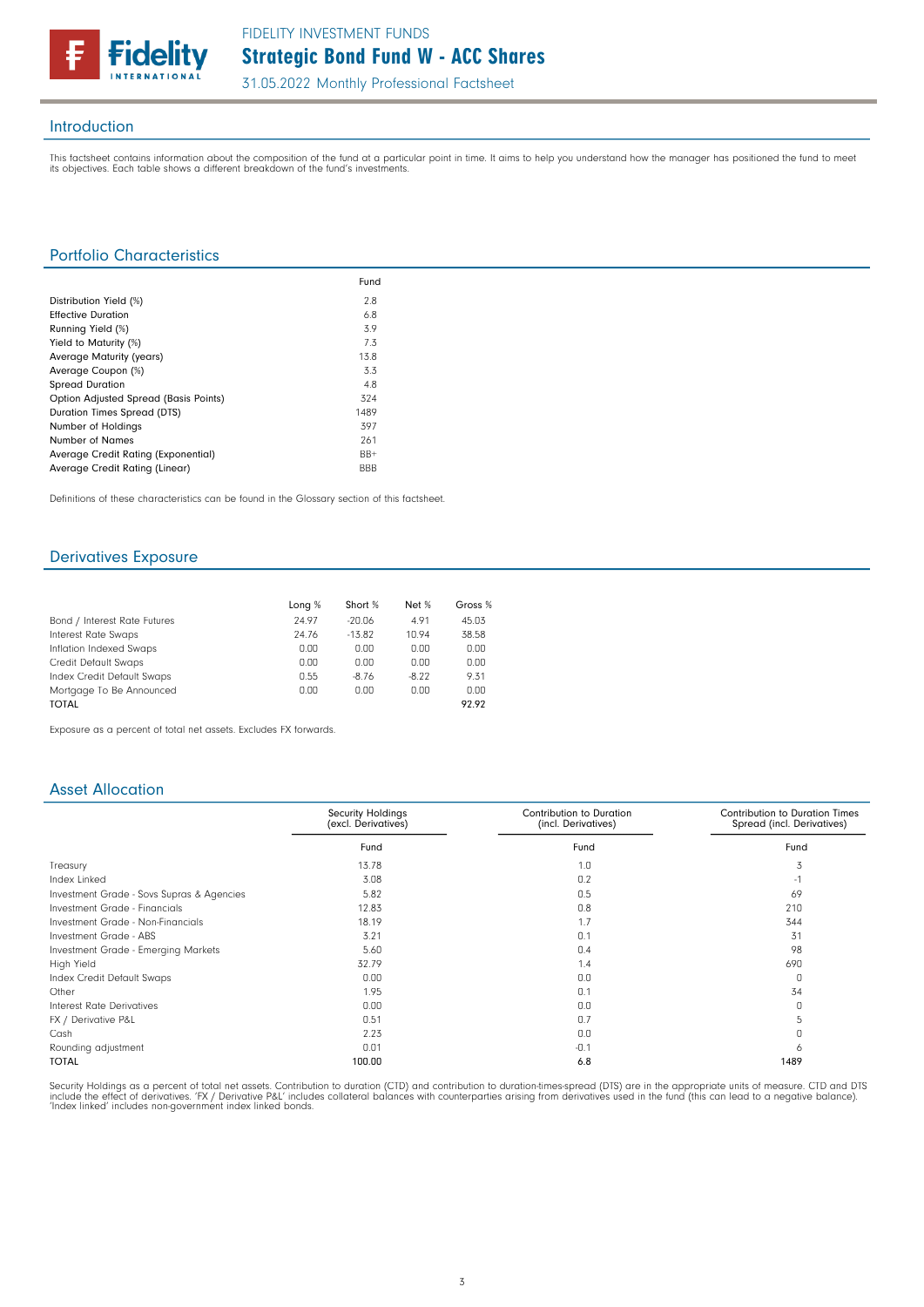

## **Sector Positioning**

|                                  | <b>Security Holdings</b><br>(excl. Derivatives) | Contribution to Duration<br>(incl. Derivatives) | <b>Contribution to Duration Times</b><br>Spread (incl. Derivatives) |
|----------------------------------|-------------------------------------------------|-------------------------------------------------|---------------------------------------------------------------------|
|                                  | Fund                                            | Fund                                            | Fund                                                                |
| Treasury                         | 16.87                                           | 1.2                                             | $\overline{2}$                                                      |
| Quasi / Sov / Supra / Agncy      | 13.50                                           | 0.9                                             | 288                                                                 |
| Agency Mortgages                 | 0.00                                            | 0.0                                             | 0                                                                   |
| <b>Banks &amp; Brokers</b>       | 11.37                                           | 0.5                                             | 178                                                                 |
| Insurance                        | 4.03                                            | 0.2                                             | 87                                                                  |
| Property                         | 3.86                                            | 0.2                                             | 93                                                                  |
| <b>Other Financials</b>          | 3.95                                            | 0.3                                             | 105                                                                 |
| <b>Basic Industry</b>            | 3.13                                            | 0.2                                             | 61                                                                  |
| Capital Goods                    | 0.95                                            | 0.0                                             | 18                                                                  |
| Consumer Cyclical                | 5.66                                            | 0.3                                             | 101                                                                 |
| Consumer Non Cyclical            | 6.47                                            | 0.6                                             | 162                                                                 |
| Energy                           | 4.58                                            | 0.3                                             | 105                                                                 |
| Transportation                   | 4.04                                            | 0.2                                             | 68                                                                  |
| Technology                       | 5.01                                            | 0.5                                             | 86                                                                  |
| Communications                   | 4.98                                            | 0.3                                             | 121                                                                 |
| Industrial Other                 | 0.30                                            | 0.0                                             | 4                                                                   |
| Utility                          | 4.84                                            | 0.3                                             | 104                                                                 |
| Covered                          | 0.00                                            | 0.0                                             | 0                                                                   |
| Non Agency                       | 0.67                                            | 0.0                                             | 8                                                                   |
| ABS / MBS                        | 3.06                                            | 0.1                                             | 25                                                                  |
| Unclassified                     | 0.00                                            | 0.0                                             | 0                                                                   |
| Index Credit Default Swaps       | 0.00                                            | 0.0                                             | $-133$                                                              |
| <b>Interest Rate Derivatives</b> | 0.00                                            | 0.0                                             | 0                                                                   |
| FX / Derivative P&L              | 0.51                                            | 0.7                                             | 5                                                                   |
| Cash                             | 2.23                                            | 0.0                                             | 0                                                                   |
| Rounding adjustment              | $-0.01$                                         | 0.0                                             |                                                                     |
| Total                            | 100.00                                          | 6.8                                             | 1489                                                                |

Security Holdings as a percent of total net assets. Contribution to duration (CTD) and contribution to duration-times-spread (DTS) are in the appropriate units of measure. CTD and<br>DTS include the effect of derivatives. 'FX balance).

## Financial Sector Exposure By Capital Structure

|                        | <b>Security Holdings</b><br>(excl. Derivatives) | <b>Contribution to Duration Times</b><br>Spread (incl. Derivatives) |
|------------------------|-------------------------------------------------|---------------------------------------------------------------------|
|                        | Fund                                            | Fund                                                                |
| Govt Guaranteed        | 0.00                                            | 0                                                                   |
| Covered                | 0.00                                            | 0                                                                   |
| Senior                 | 8.72                                            | 123                                                                 |
| Tier 2                 | 2.81                                            | 56                                                                  |
| Tier 2 CoCo            | 0.00                                            | 0                                                                   |
| Tier 1                 | 0.00                                            | 0                                                                   |
| Additional Tier 1      | 4.03                                            | 75                                                                  |
| Insurance Corp Hybrids | 3.25                                            | 70                                                                  |
| Other                  | 2.27                                            | 73                                                                  |
| Total                  | 21.08                                           | 397                                                                 |

Security Holdings as a percent of total net assets. Contribution to duration-times-spread (DTS) in the appropriate unit of measure. DTS includes the effect of derivatives. 'FX /<br>Derivative P&L' includes collateral balances

## Duration Breakdown (By Currency)

|              | Fund    |      |              |
|--------------|---------|------|--------------|
|              | Nominal | Real | <b>TOTAL</b> |
| <b>USD</b>   | 2.80    | 0.20 | 3.00         |
| <b>EUR</b>   | 1.49    | 0.00 | 1.49         |
| GBP          | 1.09    | 0.00 | 1.09         |
| <b>JPY</b>   | 0.85    | 0.00 | 0.85         |
| CHF          | 0.43    | 0.00 | 0.43         |
| Other        | $-0.09$ | 0.00 | $-0.09$      |
| <b>TOTAL</b> | 6.57    | 0.20 | 6.77         |

Duration includes the effect of interest rate derivatives such as government bond futures, inflation swaps and interest rate swaps. Nominal Fund refers to the sensitivity to nomina<br>yields, whereas Real Fund refers to the s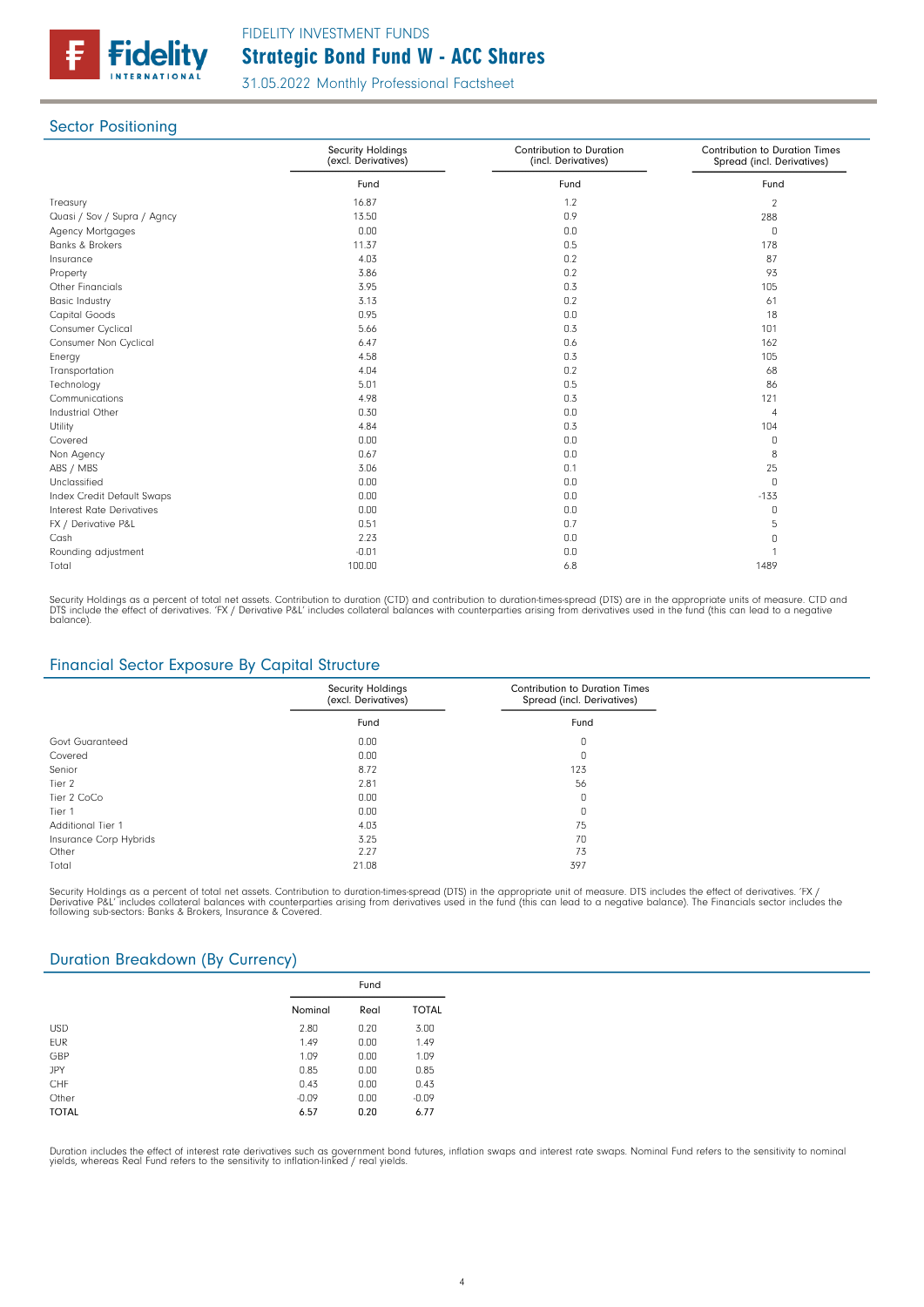

# Credit Rating

|                           | <b>Security Holdings</b><br>(excl. Derivatives) | <b>Contribution to Duration Times</b><br>Spread (incl. Derivatives) |
|---------------------------|-------------------------------------------------|---------------------------------------------------------------------|
|                           | Fund                                            | Fund                                                                |
| AAA/Aaa                   | 11.29                                           | 9                                                                   |
| AA/Aa                     | 4.22                                            | $\mathcal{P}$                                                       |
| А                         | 17.40                                           | 129                                                                 |
| BBB/Baa                   | 29.62                                           | 590                                                                 |
| BB/Ba                     | 16.77                                           | 226                                                                 |
| B                         | 13.54                                           | 335                                                                 |
| CCC and Below             | 2.61                                            | 118                                                                 |
| Not Rated                 | 1.83                                            | 82                                                                  |
| Interest Rate Derivatives | 0.00                                            | 0                                                                   |
| FX / Derivative P&L       | 0.51                                            | 0                                                                   |
| Cash                      | 2.23                                            | 0                                                                   |
| Rounding adjustment       | $-0.02$                                         | $-2$                                                                |
| <b>TOTAL</b>              | 100.00                                          | 1489                                                                |

Exposure as a percent of total net assets and contribution to duration-times-spread (DTS). 'FX / Derivative P&L' includes collateral balances with counterparties arising from derivatives<br>used in the fund (this can lead to

## Maturity Profile (Contribution to Duration)

|                    | Fund   |
|--------------------|--------|
| 0 to 1 years       | $-0.2$ |
| 1 to 3 years       | 0.1    |
| 3 to 5 years       | 0.5    |
| 5 to 10 years      | 3.3    |
| 10 to 15 years     | 0.8    |
| 15 to 20 years     | 0.3    |
| 20 to 25 years     | 0.1    |
| 25 to 30 years     | 1.6    |
| 30 to 40 years     | 0.2    |
| $40 + \gamma$ ears | 0.1    |
| <b>TOTAL</b>       | 6.8    |

Includes the effect of interest rate derivatives such as government bond futures, inflation swaps and interest rate swaps.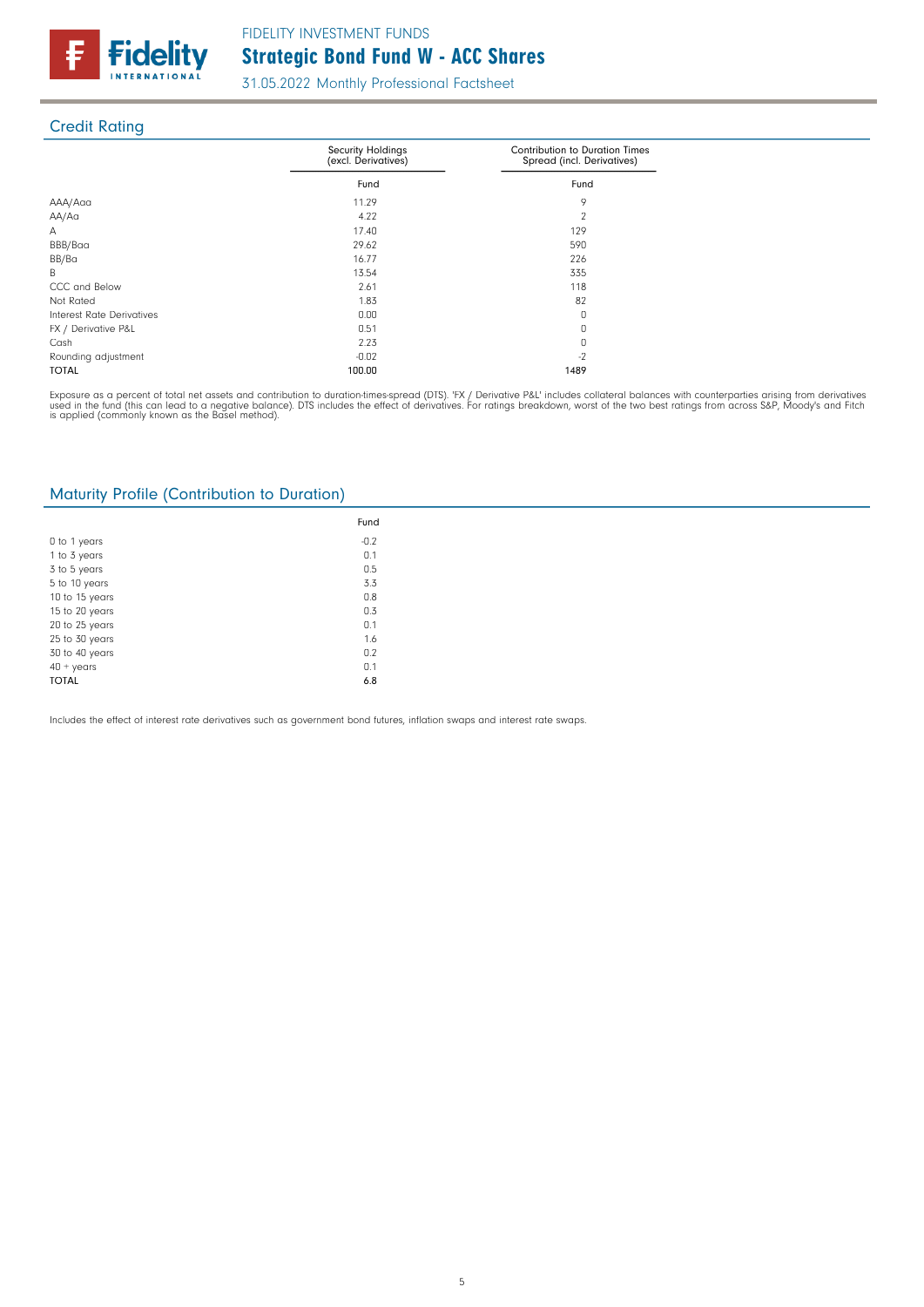

# Regional Exposure - Domicile Of Issuer

|                               | <b>Security Holdings</b><br>(excl. Derivatives) | Contribution to Duration<br>(incl. Derivatives) | <b>Contribution to Duration Times</b><br>Spread (incl. Derivatives) |
|-------------------------------|-------------------------------------------------|-------------------------------------------------|---------------------------------------------------------------------|
|                               | Fund                                            | Fund                                            | Fund                                                                |
| Multinational                 | 0.89                                            | 0.1                                             | 4                                                                   |
| United States (& Other Amer.) | 22.88                                           | 2.0                                             | 140                                                                 |
| Canada                        | 0.70                                            | 0.0                                             | 9                                                                   |
| United Kingdom (& Ire.)       | 15.09                                           | 0.8                                             | 232                                                                 |
| France                        | 4.46                                            | 0.2                                             | 93                                                                  |
| Germany (& Aust.)             | 9.09                                            | 0.6                                             | 170                                                                 |
| Benelux                       | 4.84                                            | 0.3                                             | 88                                                                  |
| Scandinavia                   | 1.52                                            | 0.0                                             | 29                                                                  |
| Mediterranean                 | 10.51                                           | 0.5                                             | 228                                                                 |
| Switzerland                   | 0.00                                            | 0.0                                             | 0                                                                   |
| Other Europe                  | 0.00                                            | 0.0                                             | 0                                                                   |
| Japan                         | 8.90                                            | 0.4                                             | 11                                                                  |
| Australia & N.Z.              | 1.01                                            | 0.1                                             | 18                                                                  |
| Asia ex Japan ex Aus.         | 6.57                                            | 0.4                                             | 143                                                                 |
| C.I.S / Eastern Europe        | 2.50                                            | 0.1                                             | 90                                                                  |
| Latin America                 | 2.98                                            | 0.3                                             | 97                                                                  |
| Middle East / N Africa        | 2.76                                            | 0.1                                             | 54                                                                  |
| Sub-Saharan Africa            | 2.57                                            | 0.1                                             | 78                                                                  |
| Other                         | 0.00                                            | 0.0                                             | 0                                                                   |
| Unclassified                  | 0.00                                            | 0.0                                             | 0                                                                   |
| FX / Derivative P&L           | 0.51                                            | 0.7                                             | 5                                                                   |
| Index Credit Default Swaps    | 0.00                                            | 0.0                                             | 0                                                                   |
| Cash                          | 2.23                                            | 0.0                                             | 0                                                                   |
| Rounding adjustment           | $-0.01$                                         | 0.1                                             | 0                                                                   |
| Total                         | 100.00                                          | 6.8                                             | 1489                                                                |

Security Holdings as a percent of total net assets. Contribution to duration (CTD) and contribution to duration-times-spread (DTS) are in the appropriate units of measure. CTD and<br>DTS include the effect of derivatives. 'FX

## Top 10 Long Exposures By Issuer

|                                    | Fund |
|------------------------------------|------|
| (JTDB) JAPAN GOVT 0% 06/10/22      | 5.84 |
| (T) Us Treasury N/B                | 4.71 |
| (TII) United States of America     | 3.08 |
| (JGB) Japan                        | 2.79 |
| (KFW) KFW (UNGTD) 0% 06/15/26 RGS  | 2.60 |
| (ENELIM) Enel Spa                  | 1.17 |
| (HSBC) Hsbc Bank Funding Ster      | 1.05 |
| (GS) GSINC 3.625%/VAR 10/29/29 RGS | 1.05 |
| (VW) VWIF 4.375%/VAR PERP RGS      | 0.85 |
| (ATOSTR) Autostrade Per L'Italia   | 0.82 |

Top long exposures are those bond issuers that reflect the largest percentage of the fund's total net assets. The effect of credit derivatives is included where the reference entity is a<br>specific bond issuer. Government bo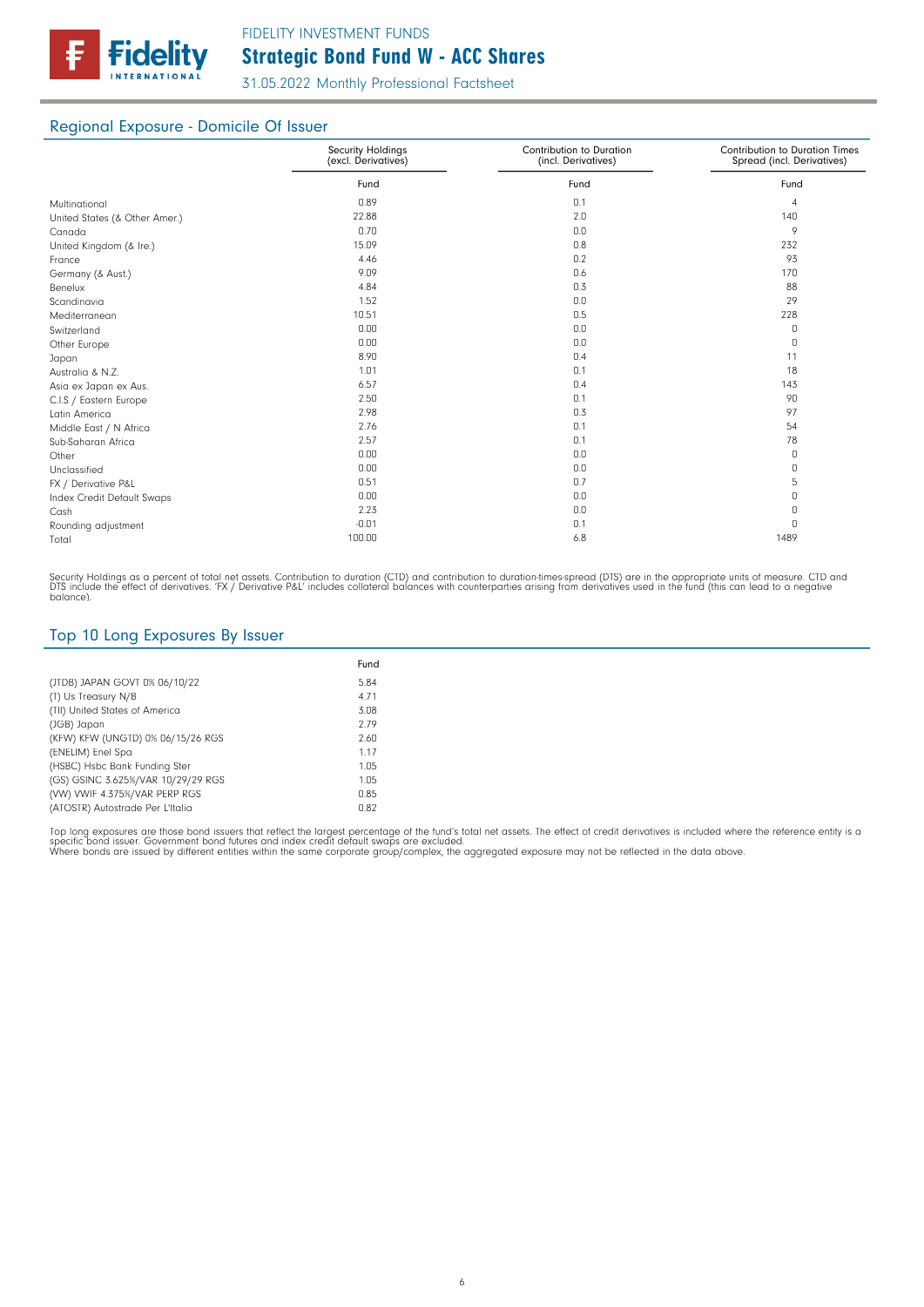

## ESG Metrics

The factsheet is a snapshot of the portfolio at the date indicated above. ESG ratings distribution may vary over time. Representation of this data is for informational purposes only. If<br>the SFDR classification is shown as website at www.fidelityinternational.com

## Sustainability Characteristics (31.05.2022)

|                                                       | Fund  | Index |
|-------------------------------------------------------|-------|-------|
| MSCI ESG Fund Rating (AAA-CCC)                        | А     | N/A   |
| Weighted Average Carbon Intensity (tCo2e/\$M Revenue) | 195.6 | 210.6 |
| Carbon Footprint (tCO2/\$M Invested)                  | 82.3  | 88.1  |
| <b>SEDR</b> Classification                            | N/A   | N/A   |

\*N/A will be displayed if there is no ESG data available for the fund/index or if the coverage of underlying securities is under 50%. \*NR - Not rated

## MSCI Ratings Distribution % (31.05.2022)



### Glossary

MSCI ESG Fund Rating: This shows the funds ESG rating based on the Quality Scores given to the fund by MSCI. This ranges from AAA, AA (Leader), A, BBB, BB (Average) to B, CCC

(Laggard).<br>**Weighted Average Carbon Intensity**: is calculated as the sum of each portfolio weight multiplied by the Co2e per \$M of Revenue of each holding. This metric provides a snapshot o the fund's exposure to carbon-intensive companies and includes scope 1 and scope 2 carbon emissions.<br>**Carbon Footprint**: Provides a normalized snapshot of the funds contribution to carbon emissions.

SFDR Classification: Shows the classification given to each fund as part of the EU Sustainable Finance Disclosure Regulation (SFDR). Article 9 funds aim to achieve an ESG outcome and are products with ESG objectives. Article 8 funds focus on promoting ESG characteristics and this must be a primary focus of the product. Article 6 funds integrate sustainability<br>risks into investment analysis and deci Exchange Traded Funds.

### Disclaimer

ESG Rating Source: ©2022 MSCI ESG Research LLC. Reproduced by permission, no further distribution. MSCI ESG Research LLC and its affiliates (the "ESG Parties"), obtain information<br>from sources they consider reliable, none

reported. SFDR Classification is assigned by Fidelity in line with the EU Sustainable Financial Disclosure Regulation.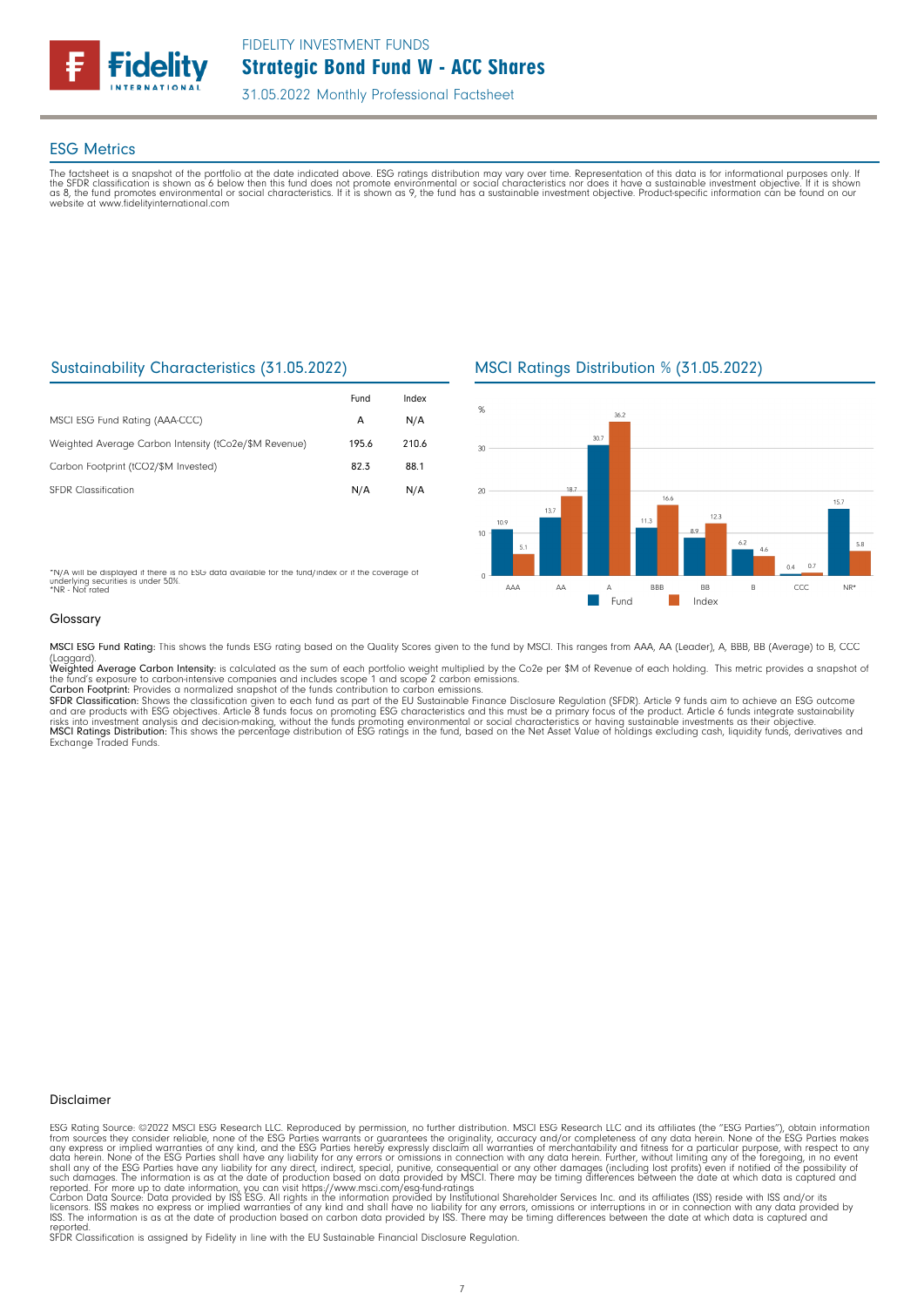FIDELITY INVESTMENT FUNDS

Strategic Bond Fund W - ACC Shares

31.05.2022 Monthly Professional Factsheet

### **Glossary**

**Fidelity** 

### Volatility & Risk

**Annualised volatility:** a measure of how variable returns for a fund or comparative market index have been around their historical average (also known as "standard deviation").<br>Two funds may produce the same return over a independently of each other.

**Relative volatility:** a ratio calculated by comparing the annualised volatility of a fund to the annualised volatility of a comparative market index. A value greater than 1 indicates<br>the fund has been more volatile than t

**Sharpe ratio:** a measure of a fund's risk-adjusted performance, taking into account the return on a risk-free investment. The ratio allows an investor to assess whether the fund is<br>generating adequate returns for the leve

### Annualised alpha: the difference between a fund's expected return (based on its beta) and the fund's actual return. A fund with a positive alpha has delivered more return than would be expected given its beta.

**Beta:** a measure of a fund's sensitivity to market movements (as represented by a market index). The beta of the market is 1.00 by definition. A beta of 1.10 shows that the fund<br>could be expected to perform 10% better tha

**Annualised tracking error:** a measure showing how closely a fund follows the index to which it is being compared. It is the standard deviation of the fund's excess returns. The<br>higher the fund's tracking error, the higher

**Information ratio:** a measure of a fund's effectiveness in generating excess return for the level of risk taken. An information ratio of 0.5 shows the fund has delivered an<br>annualised excess return equivalent to half the

**R2:** a measure representing the degree to which a fund's return can be explained by the returns of a comparative market index. A value of 1 signifies the fund and index are<br>perfectly correlated. A measure (due to a low co

**Ongoing charges**<br>file ongoing charges figure represents the charges taken from the fund over a year. It is calculated at the fund's financial year end and may vary from year to year. For classes of<br>The ongoing charges fig

### Independent Assessment

**Scope Fund Rating:** The rating measures how well a fund has balanced risk and reward relative to its peers. The rating is based solely on performance for funds with a five year<br>track record. Funds with a shorter history a

**Morningstar Star Rating for Funds:** The rating measures how well a fund has balanced risk and reward relative to its peers. Star ratings are strictly based on past performance<br>and Morningstar suggests investors use them t

**Primary share class**: is identified by Morningstar when the analysis calls for only one share class per fund to be in the peer group. It is the share class chosen will be the most recommends of the share class of the shar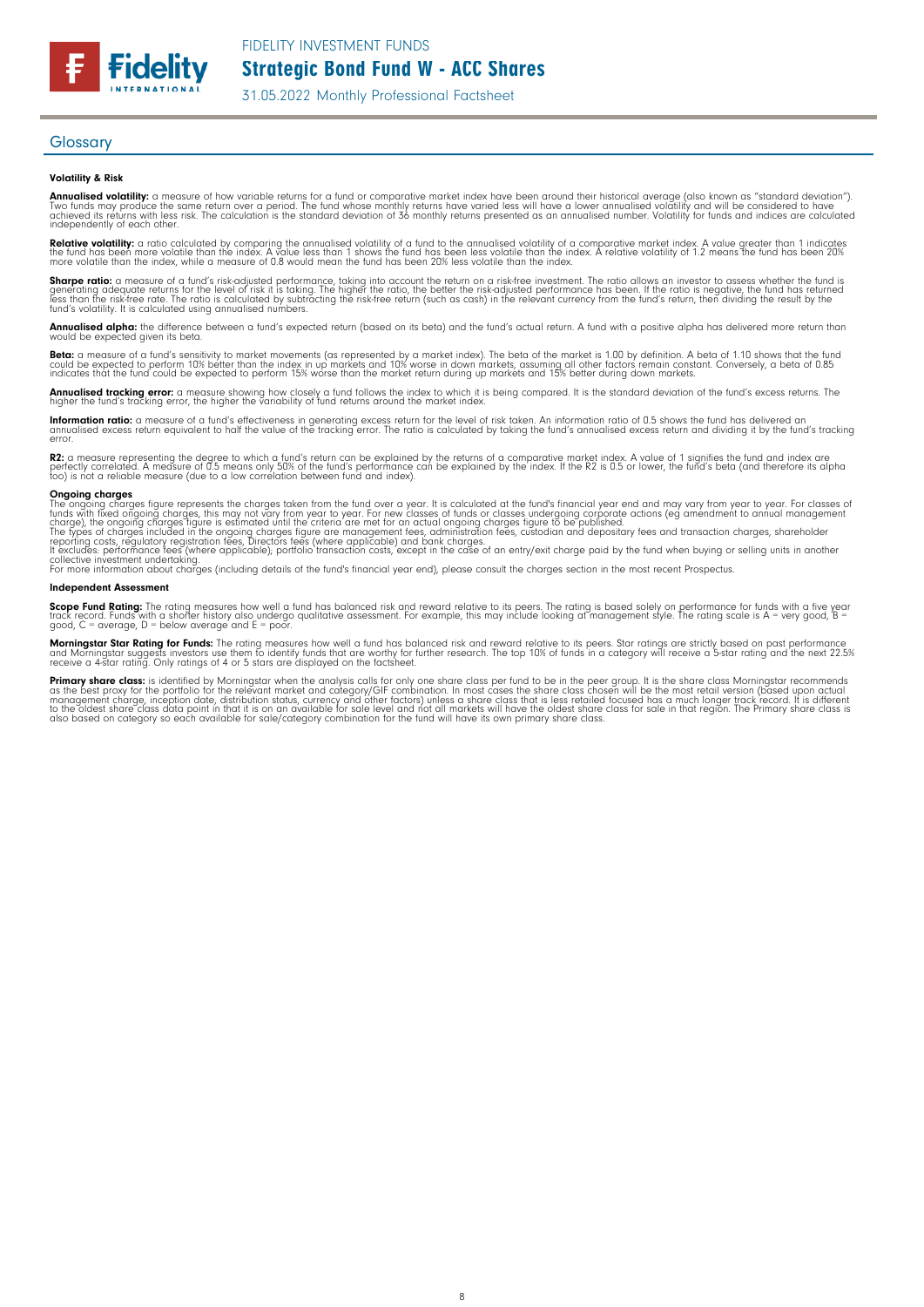FIDELITY INVESTMENT FUNDS

Strategic Bond Fund W - ACC Shares

31.05.2022 Monthly Professional Factsheet

### **Glossary**

### Portfolio Characteristics

**Fidelity** 

**Distribution Yield (%)**<br>The Distribution Yield reflects the amounts that may be expected to be distributed over the next twelve months as a percentage of the mid-market unit price of the fund as at the<br>date shown and is b subject to tax on distributions.

**Effective Duration**<br>Duration is a measure of sensitivity of the fund value to changes in interest rates.<br>Effective duration is a duration calculation for bonds with embedded options (such as a call or a put option). It ta

**Running Yield (%)**<br>Describes the income investors get from their portfolio as a percentage of market value of the securities, incorporating the effect of derivatives. It should not be relied on as a<br>measure of expected fu

**Yield to Maturity (%)**<br>The Yield to Maturity (also known as the Redemption Yield) is the aggregate of all anticipated returns on each individual bond within the portfolio expressed as an annual rate<br>based on market value

**Average Maturity (Years)**<br>The market-weighted average maturity of bonds held in the portfolio. Perpetual bonds are assigned a maturity of 31 December 2049. Derivatives are excluded from the calculation.

**Average Coupon (%)**<br>The coupon is the interest rate stated on a bond when it is issued. Average Coupon is the weighted average coupon of bonds held in the portfolio. Derivatives are excluded from<br>the calculation.

**Spread Duration**<br>The sensitivity of the price of a bond to a change in its Option Adjusted Spread.

**Option Adjusted Spread (Basis Points)**<br>Option Adjusted Spread (OAS) measures the yield spread that is not directly attributable to the bond's characteristics. OAS is a measurement tool for evaluating price differences<br>bet

**Duration Times Spread (DTS)**<br>DTS is a measure of credit risk sensitivity that utilises credit spread and credit spread duration based on current market valuations. It is superior to spread duration as a standalone<br>measure

## Number of Holdings

The number of bonds and derivatives held in the fund. Where the fund invests in another fund, it is counted as one holding. FX (foreign exchange) forwards are excluded. These<br>are forward contracts that allow currency to be

**Number of Names**<br>The total number of individual issuers whose bonds are held in the fund. Since the fund will often hold more than one bond from an issuer, this figure is generally lower than the<br>number of holdings.

**Average Credit Rating**<br>This is the weighted average of all the bond credit ratings in the fund, expressed using the industry standard letter system (ie AAA, BBB). It takes into account all investments in the<br>fund, includi

**Primary share class**: is identified by Morningstar when the analysis calls for only one share class per fund to be in the peer group. It is the share class hormingstar recommends<br>as the best proxy for the portfolio for th

**Portfolio Turnover Rate (PTR) and Portfolio Turnover Cost (PTC), where shown:** SRDII does not define a methodology for these values; ours is as follows: **PTR** = (purchases of<br>securities + sales of securities) minus (subsc